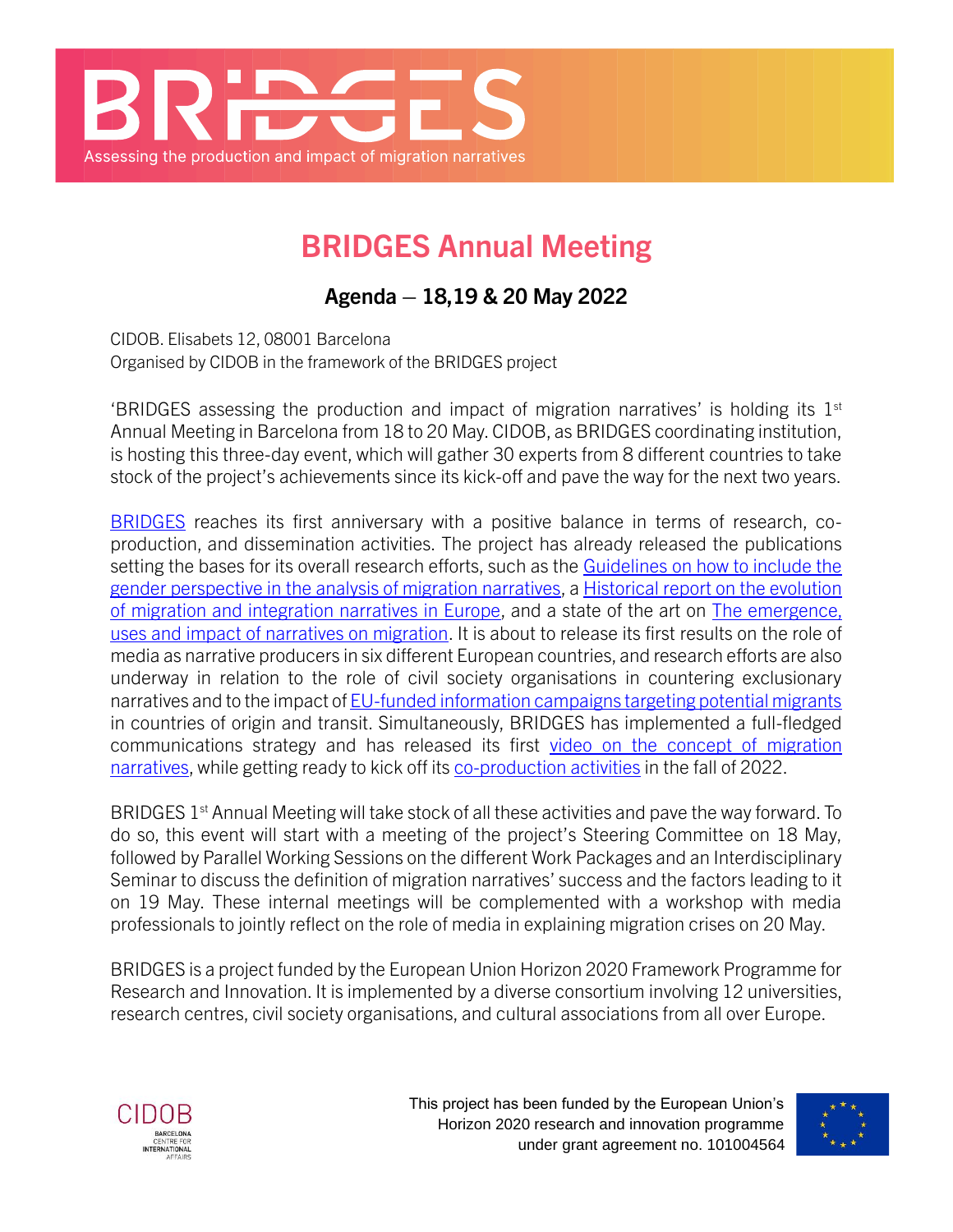

## **Wednesday, 18May – 14.00 to 18.30 CET**

#### **BRIDGES Steering Committee**

13.00-14.00 *Welcome light lunch at CIDOB*

#### 14.00-14.15 Welcome remarks

Pol Morillas, Director, CIDOB Blanca Garcés-Mascareñas, BRIDGES Scientific Coordinator and Senior Research Fellow, CIDOB Ferruccio Pastore, BRIDGES Scientific Co-coordinator and Director, FIERI

#### 14.15-14.30 Project overview

Blanca Garcés-Mascareñas, BRIDGES Scientific Coordinator and Senior Research Fellow, CIDOB

#### 14.30-16.00 Work Package run-through

Each WP leader shortly presents the state of their ongoing WP (15' each): Marcello Maneri, Research Affiliate, FIERI Bastian Vollmer, Professor of Social Sciences and Co-director of the Institute of Applied Research and International Relations, CUAS Mainz Verònica Benet-Martínez, ICREA Researcher Professor, UPF (video) Florian Trauner, Senior Research Fellow, VUB-BIRMM Giulia Tornari, Founder & Executive Director, ZONA

#### 16.00-16.15 *Short break*

16.15-17.00 Ethical issues and data management

Marina Utgés, BRIDGES Project Manager, CIDOB Florian Trauner, Senior Research Fellow, VUB-BIRMM



This project has been funded by the European Union's Horizon 2020 research and innovation programme under grant agreement no. 101004564

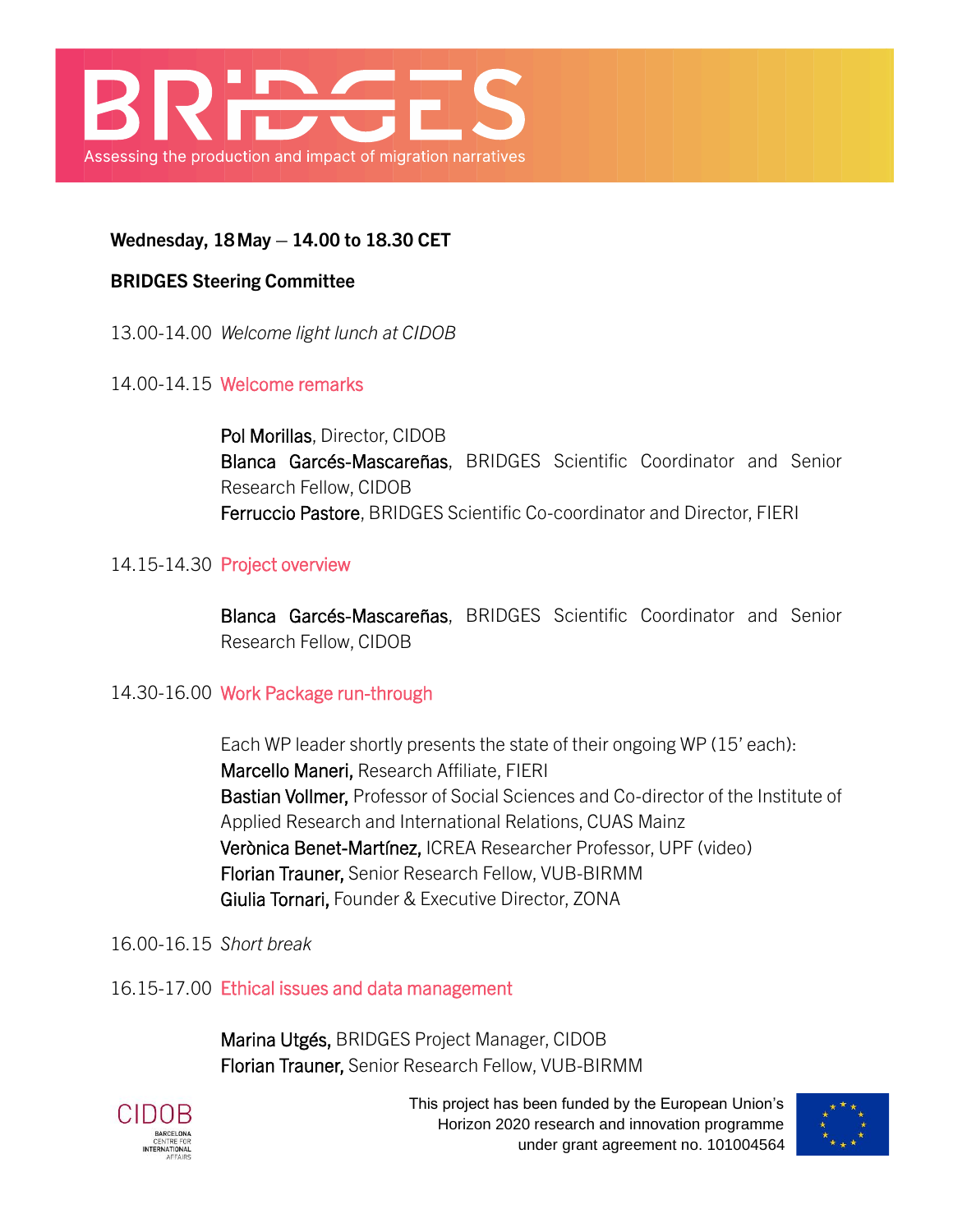

Jan-Paul Brekke, Senior Research Fellow and Research Director, ISF Adam Brisley, Ethics Advisor, UPF

## 17.00-17.45 Communication, dissemination, and academic outreach

Cristina Sala i Soler, BRIDGES Communications Officer, CIDOB Berta Güell, BRIDGES Assistant Coordinator and Researcher, CIDOB

17.45-18.15 Management and coordination

Marina Utgés, BRIDGES Project Manager, CIDOB Berta Güell, BRIDGES Assistant Coordinator and Researcher, CIDOB

18.15-18.30 Concluding remarks

20.00 *Consortium dinner*

# **Thursday, 19May – 09.45 to 19.45 CET**

**Morning Session – Interdisciplinary Seminar**

- 09.45-10.00 *Welcome coffee*
- 10.00-11.15 Defining migration narratives success

Ferruccio Pastore, BRIDGES Scientific Co-coordinator and Director, FIERI

11.15-12.30 Explaining narrative success: what, who, where and when

Blanca Garcés-Mascareñas, BRIDGES Scientific Coordinator and Senior Research Fellow, CIDOB

12.30-13.30 *Stand-up lunch*



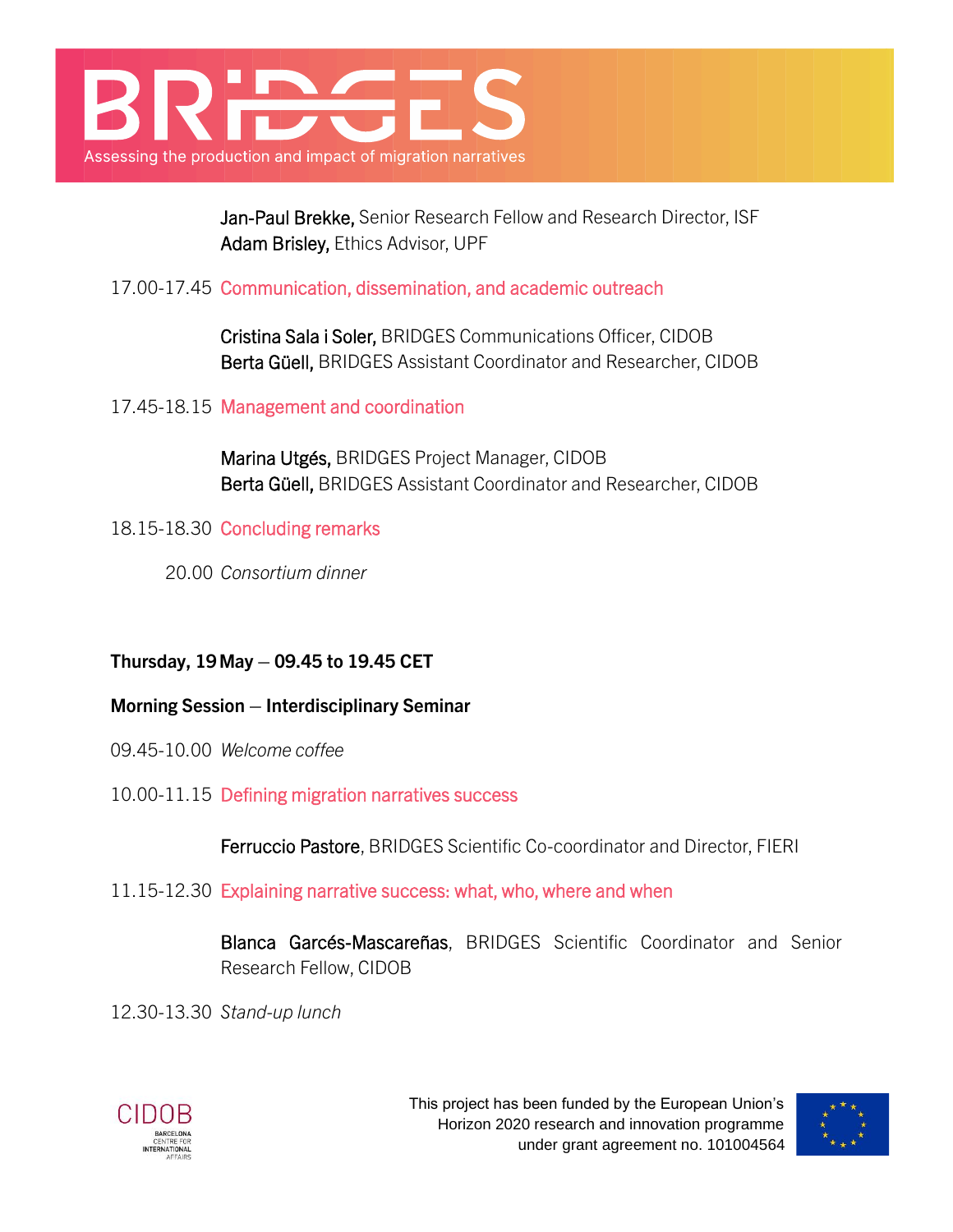

## **Afternoon Session – Parallel Working Sessions**

13.30-15.30 First slot:

WP3: attended by FIERI, CIDOB, UEDIN, CUAS Mainz, Sciences Po, CSS-TK, por Causa and ZONA

WP6: attended by VUB-BIRMM and ISF

- 15.30-15.45 *Break*
- 15.45-16.45 Second slot:

WP4: attended by CUAS Mainz, FIERI, CIDOB and por Causa

- 16.45-17.00 *Break*
- 17.00-18.00 Third slot:

WP9: attended by ZONA, por Causa, FIERI and CIDOB

18.15-19.45 Historical and anthropological walking tour

Migration and integration issues in a multicultural neighbourhood: El Raval

20.15 *Consortium Dinner*